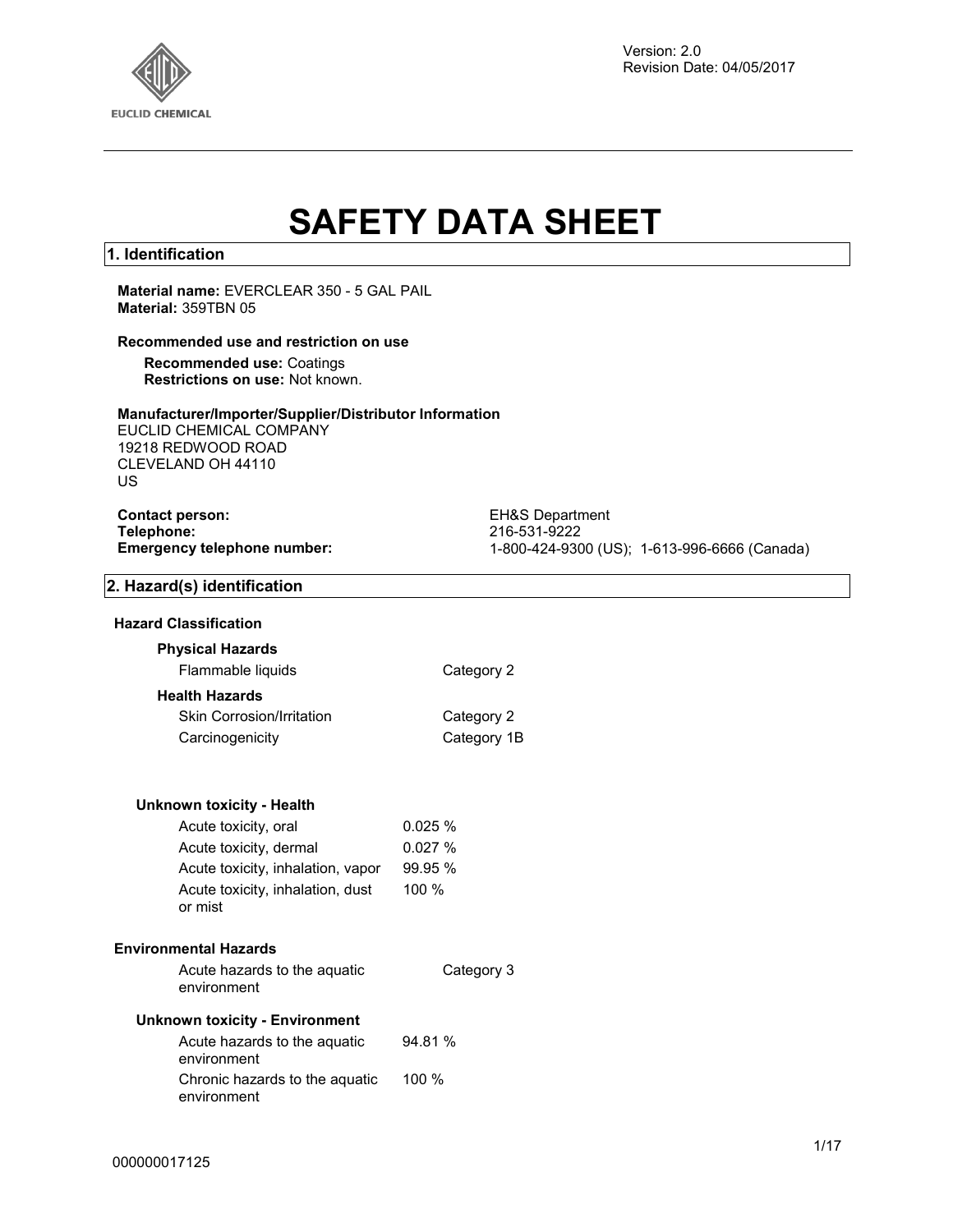

#### **Label Elements**

**Hazard Symbol:**



#### **3. Composition/information on ingredients**

#### **Mixtures**

| <b>Chemical Identity</b> |  |
|--------------------------|--|
|--------------------------|--|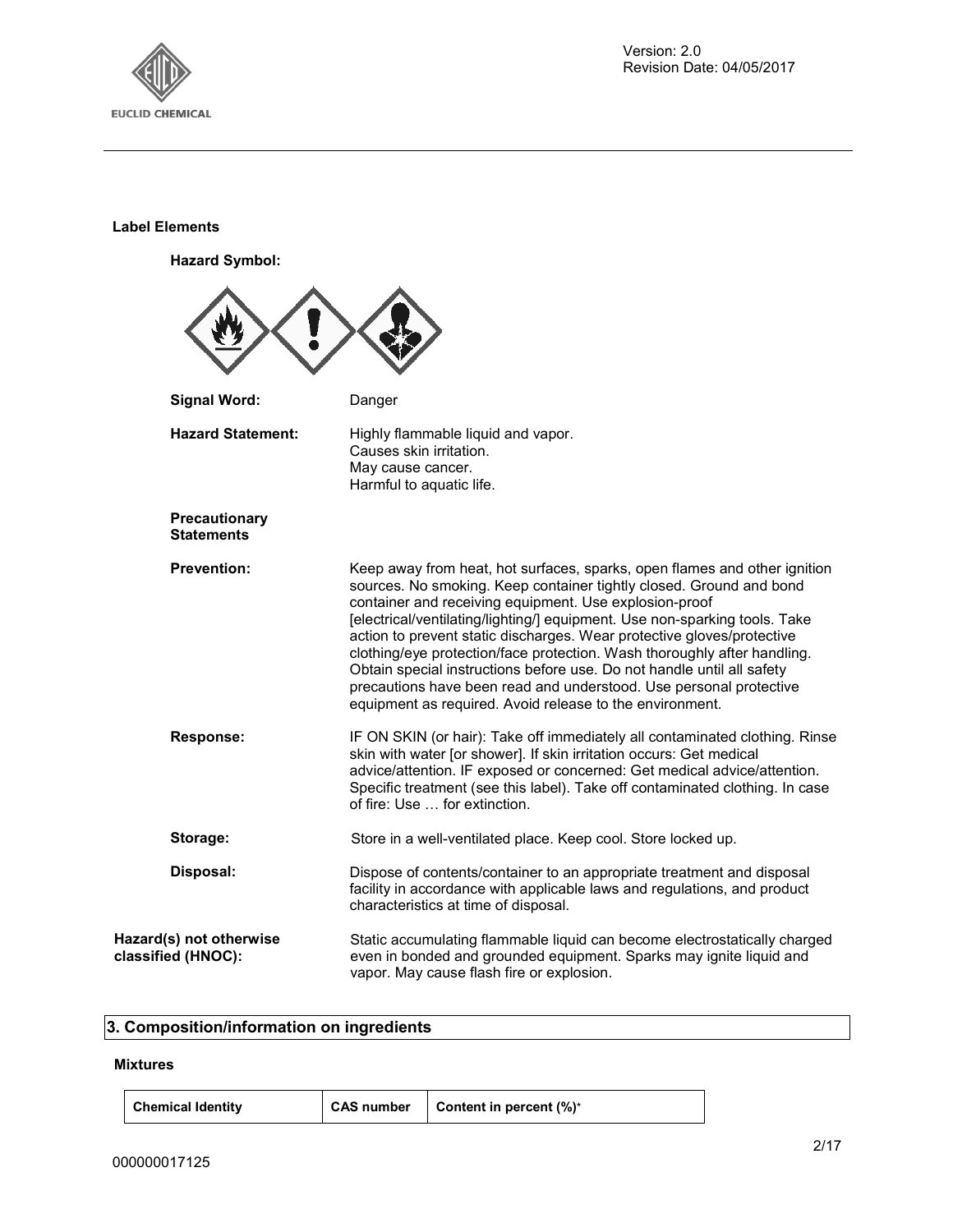

| Aromatic petroleum distillates | 64742-95-6    | $5 - 10\%$  |
|--------------------------------|---------------|-------------|
| 1,2,4-Trimethylbenzene         | $95 - 63 - 6$ | $1 - 5\%$   |
| Tert-Butyl Acetate             | 540-88-5      | $0.1 - 1\%$ |
| Acetone                        | 67-64-1       | $0.1 - 1\%$ |
| Xvlene                         | 1330-20-7     | $0.1 - 1\%$ |
| Cumene                         | $98 - 82 - 8$ | $0.1 - 1\%$ |

\* All concentrations are percent by weight unless ingredient is a gas. Gas concentrations are in percent by volume.

# **4. First-aid measures Ingestion:** Call a POISON CENTRE/doctor/ if you feel unwell. Rinse mouth. **Inhalation:** Move to fresh air. **Skin Contact:** Take off immediately all contaminated clothing. Immediately flush with plenty of water for at least 15 minutes while removing contaminated clothing and shoes. Wash contaminated clothing before reuse. Get medical attention. **Eye contact:** Immediately flush with plenty of water for at least 15 minutes. If easy to do, remove contact lenses. Get medical attention. **Most important symptoms/effects, acute and delayed Symptoms:** Respiratory tract irritation. Prolonged or repeated contact with skin may cause redness, itching, irritation and eczema/chapping. **Indication of immediate medical attention and special treatment needed Treatment:** Symptoms may be delayed. **5. Fire-fighting measures General Fire Hazards:** Use water spray to keep fire-exposed containers cool. Water may be ineffective in fighting the fire. Fight fire from a protected location. Move containers from fire area if you can do so without risk. **Suitable (and unsuitable) extinguishing media Suitable extinguishing media:** Use fire-extinguishing media appropriate for surrounding materials. **Unsuitable extinguishing media:**  Avoid water in straight hose stream; will scatter and spread fire. **Specific hazards arising from the chemical:** Vapors may travel considerable distance to a source of ignition and flash back. Vapors may cause a flash fire or ignite explosively. Prevent buildup of vapors or gases to explosive concentrations.

**Special protective equipment and precautions for firefighters**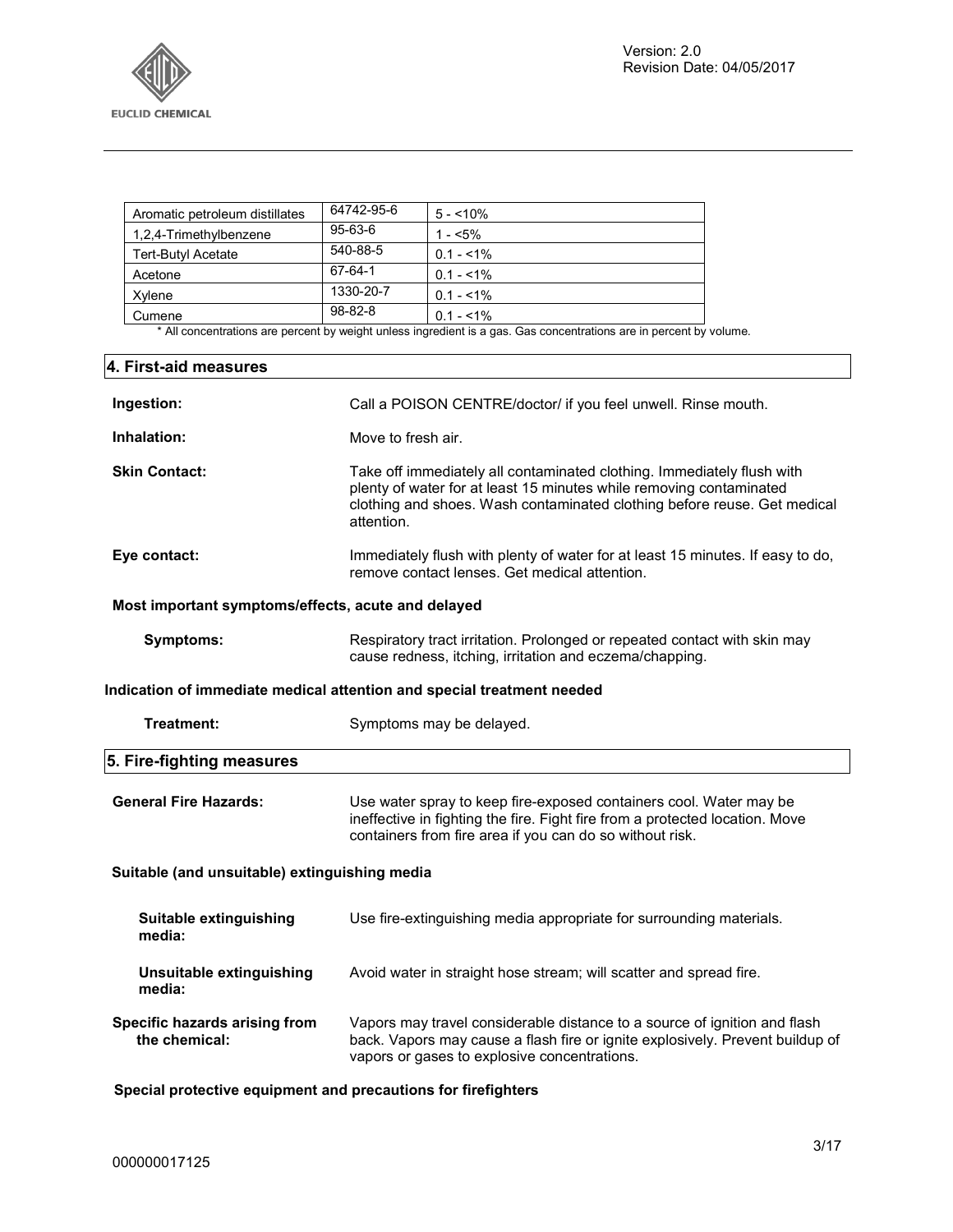

| <b>Special fire fighting</b><br>procedures:                                | No data available.                                                                                                                                                                                                                                                                                                                                                                                                                                                                                                                                                                     |  |
|----------------------------------------------------------------------------|----------------------------------------------------------------------------------------------------------------------------------------------------------------------------------------------------------------------------------------------------------------------------------------------------------------------------------------------------------------------------------------------------------------------------------------------------------------------------------------------------------------------------------------------------------------------------------------|--|
| Special protective equipment<br>for fire-fighters:                         | Firefighters must use standard protective equipment including flame<br>retardant coat, helmet with face shield, gloves, rubber boots, and in<br>enclosed spaces, SCBA.                                                                                                                                                                                                                                                                                                                                                                                                                 |  |
| 6. Accidental release measures                                             |                                                                                                                                                                                                                                                                                                                                                                                                                                                                                                                                                                                        |  |
| Personal precautions,<br>protective equipment and<br>emergency procedures: | Ventilate closed spaces before entering them. ELIMINATE all ignition<br>sources (no smoking, flares, sparks or flames in immediate area). Keep<br>upwind. See Section 8 of the SDS for Personal Protective Equipment. Do<br>not touch damaged containers or spilled material unless wearing<br>appropriate protective clothing. Keep unauthorized personnel away.                                                                                                                                                                                                                      |  |
| <b>Methods and material for</b><br>containment and cleaning<br>up:         | Dam and absorb spillages with sand, earth or other non-combustible<br>material. Collect spillage in containers, seal securely and deliver for<br>disposal according to local regulations.                                                                                                                                                                                                                                                                                                                                                                                              |  |
| <b>Notification Procedures:</b>                                            | In the event of a spill or accidental release, notify relevant authorities in<br>accordance with all applicable regulations.                                                                                                                                                                                                                                                                                                                                                                                                                                                           |  |
| <b>Environmental Precautions:</b>                                          | Do not contaminate water sources or sewer. Prevent further leakage or<br>spillage if safe to do so. Avoid release to the environment.                                                                                                                                                                                                                                                                                                                                                                                                                                                  |  |
| 7. Handling and storage                                                    |                                                                                                                                                                                                                                                                                                                                                                                                                                                                                                                                                                                        |  |
| Precautions for safe handling:                                             | Provide adequate ventilation. Wear appropriate personal protective<br>equipment. Observe good industrial hygiene practices. Do not handle until<br>all safety precautions have been read and understood. Obtain special<br>instructions before use. Use personal protective equipment as required.<br>Keep away from heat, hot surfaces, sparks, open flames and other ignition<br>sources. No smoking. Ground and bond container and receiving equipment.<br>Take precautionary measures against static discharges. Avoid contact with<br>skin. Wash hands thoroughly after handling. |  |
| Conditions for safe storage,<br>including any<br>incompatibilities:        | Store locked up. Store in a well-ventilated place. Store in a cool place.                                                                                                                                                                                                                                                                                                                                                                                                                                                                                                              |  |

# **8. Exposure controls/personal protection**

#### **Control Parameters**

#### **Occupational Exposure Limits**

| <b>Chemical Identity</b>       | <b>Type</b> | <b>Exposure Limit Values</b> |                    | Source                                                                         |
|--------------------------------|-------------|------------------------------|--------------------|--------------------------------------------------------------------------------|
| Aromatic petroleum distillates | PEL         | $100$ ppm                    | 400 mg/m3          | US. OSHA Table Z-1 Limits for Air<br>Contaminants (29 CFR 1910.1000) (02 2006) |
| 1,2,4-Trimethylbenzene         | <b>REL</b>  | 25 ppm                       | $125 \text{ mg/m}$ | US. NIOSH: Pocket Guide to Chemical<br>Hazards (2010)                          |
|                                | <b>TWA</b>  | 25 ppm                       | $125 \text{ mg/m}$ | US. OSHA Table Z-1-A (29 CFR 1910.1000)<br>(1989)                              |
|                                | <b>TWA</b>  | 25 ppm                       | $125 \text{ mg/m}$ | US. Tennessee. OELs. Occupational Exposure<br>Limits, Table Z1A (06 2008)      |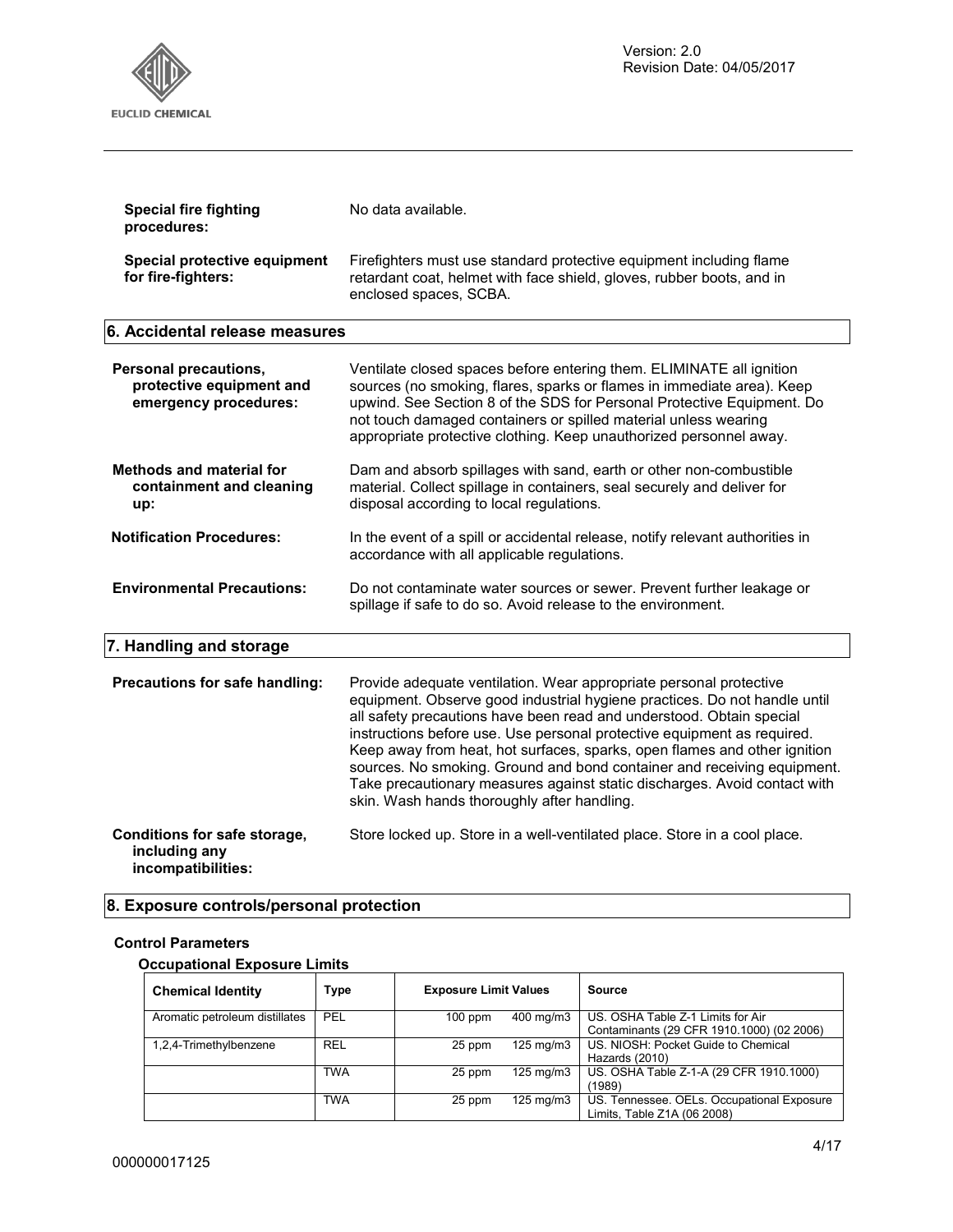

|                    | AN ESL                    |                    | 25 ppb                | US. Texas. Effects Screening Levels (Texas<br>Commission on Environmental Quality) (07<br>2011)  |
|--------------------|---------------------------|--------------------|-----------------------|--------------------------------------------------------------------------------------------------|
|                    | ST ESL                    |                    | 140 ppb               | US. Texas. Effects Screening Levels (Texas<br>Commission on Environmental Quality) (02<br>2013)  |
|                    | ST ESL                    |                    | 700 µg/m3             | US. Texas. Effects Screening Levels (Texas<br>Commission on Environmental Quality) (02<br>2013)  |
|                    | AN ESL                    |                    | $125 \mu g/m3$        | US. Texas. Effects Screening Levels (Texas<br>Commission on Environmental Quality) (07<br>2011)  |
|                    | <b>TWA PEL</b>            | 25 ppm             | 125 mg/m3             | US. California Code of Regulations, Title 8,<br>Section 5155. Airborne Contaminants (08<br>2010) |
|                    | <b>TWA</b>                | 25 ppm             |                       | US. ACGIH Threshold Limit Values (2011)                                                          |
| Tert-Butyl Acetate | <b>TWA</b>                | 50 ppm             |                       | US. ACGIH Threshold Limit Values (03 2016)                                                       |
|                    | <b>STEL</b>               | 150 ppm            |                       | US. ACGIH Threshold Limit Values (03 2016)                                                       |
|                    | PEL                       | 200 ppm            | 950 mg/m3             | US. OSHA Table Z-1 Limits for Air<br>Contaminants (29 CFR 1910.1000) (02 2006)                   |
| Acetone            | <b>TWA</b><br><b>STEL</b> | 250 ppm<br>500 ppm |                       | US. ACGIH Threshold Limit Values (03 2015)<br>US. ACGIH Threshold Limit Values (03 2015)         |
|                    | PEL                       |                    | 1,000 ppm 2,400 mg/m3 | US. OSHA Table Z-1 Limits for Air                                                                |
|                    | <b>STEL</b>               | 150 ppm            | 655 mg/m3             | Contaminants (29 CFR 1910.1000) (02 2006)<br>US. NIOSH: Pocket Guide to Chemical                 |
| Xylene             |                           |                    |                       | Hazards (2010)<br>US. NIOSH: Pocket Guide to Chemical                                            |
|                    | <b>REL</b>                | 100 ppm            | 435 mg/m3             | Hazards (2010)                                                                                   |
|                    | <b>STEL</b>               | 150 ppm            | 655 mg/m3             | US. NIOSH: Pocket Guide to Chemical<br>Hazards (2010)                                            |
|                    | <b>REL</b>                | 100 ppm            | 435 mg/m3             | US. NIOSH: Pocket Guide to Chemical<br>Hazards (2010)                                            |
|                    | <b>STEL</b>               | 150 ppm            | 655 mg/m3             | US. NIOSH: Pocket Guide to Chemical<br>Hazards (2010)                                            |
|                    | <b>REL</b>                | $100$ ppm          | 435 mg/m3             | US. NIOSH: Pocket Guide to Chemical<br>Hazards (2010)                                            |
|                    | <b>STEL</b>               | 150 ppm            | 655 mg/m3             | US. OSHA Table Z-1-A (29 CFR 1910.1000)<br>(1989)                                                |
|                    | <b>TWA</b>                | 100 ppm            | 435 mg/m3             | US. OSHA Table Z-1-A (29 CFR 1910.1000)<br>(1989)                                                |
|                    | <b>TWA</b>                | 100 ppm            | 435 mg/m3             | US. Tennessee. OELs. Occupational Exposure<br>Limits, Table Z1A (06 2008)                        |
|                    | <b>STEL</b>               | $150$ ppm          | 655 mg/m3             | US. Tennessee. OELs. Occupational Exposure<br>Limits, Table Z1A (06 2008)                        |
|                    | <b>STESL</b>              |                    | 350 µg/m3             | US. Texas. Effects Screening Levels (Texas<br>Commission on Environmental Quality) (07<br>2011)  |
|                    | ST ESL                    |                    | 80 ppb                | US. Texas. Effects Screening Levels (Texas<br>Commission on Environmental Quality) (07<br>2011   |
|                    | AN ESL                    |                    | 42 ppb                | US. Texas. Effects Screening Levels (Texas<br>Commission on Environmental Quality) (07<br>2011)  |
|                    | AN ESL                    |                    | 180 µg/m3             | US. Texas. Effects Screening Levels (Texas<br>Commission on Environmental Quality) (07<br>2011)  |
|                    | STEL                      | 150 ppm            | 655 mg/m3             | US. California Code of Regulations, Title 8,<br>Section 5155. Airborne Contaminants (08<br>2010) |
|                    | Ceiling                   | 300 ppm            |                       | US. California Code of Regulations, Title 8,<br>Section 5155. Airborne Contaminants (08<br>2010) |
|                    | <b>TWA PEL</b>            | 100 ppm            | 435 mg/m3             | US. California Code of Regulations, Title 8,<br>Section 5155. Airborne Contaminants (08<br>2010) |
|                    | <b>TWA</b>                | 100 ppm            |                       | US. ACGIH Threshold Limit Values (2011)                                                          |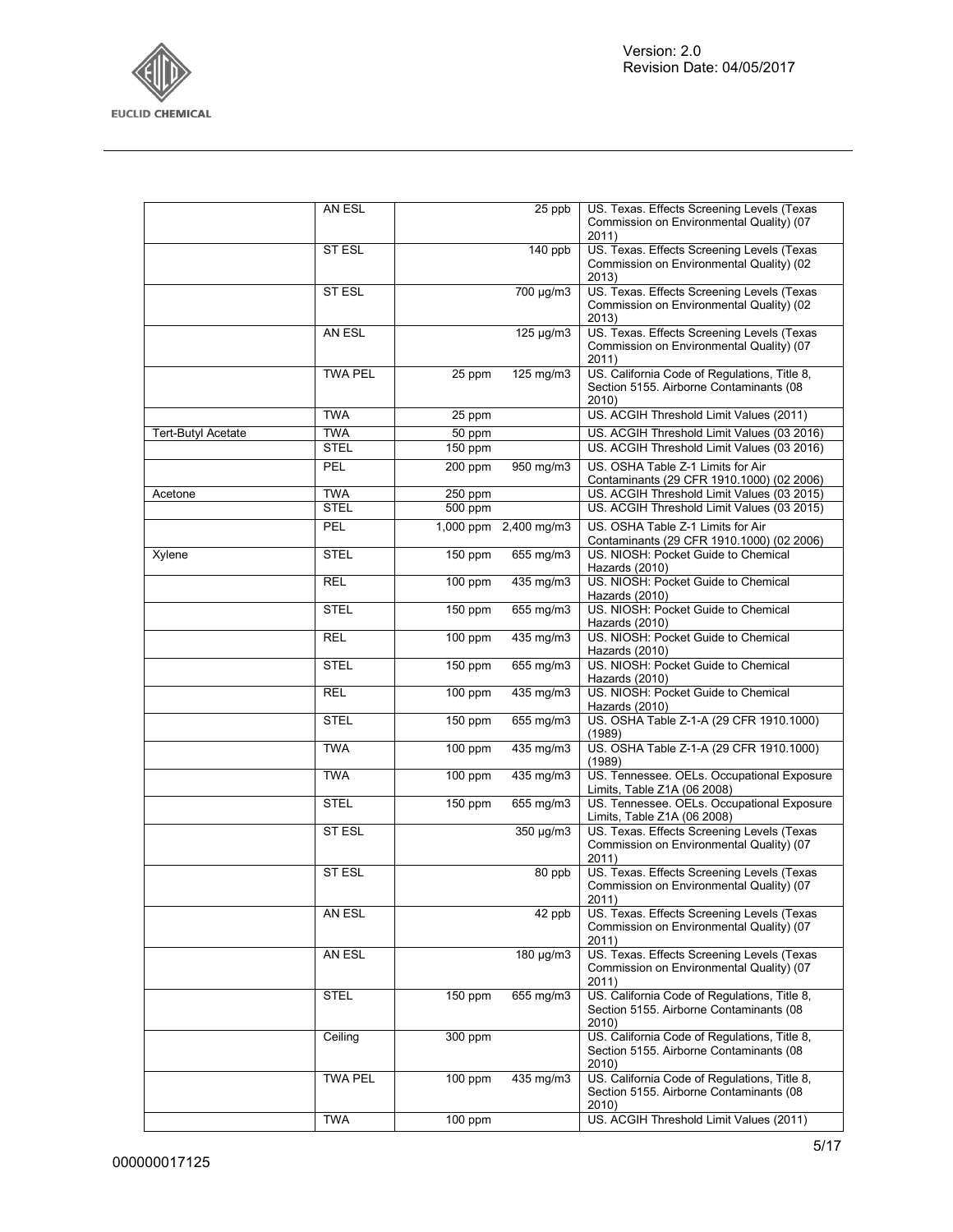

|                                | <b>STEL</b> | 150 ppm                      |                     | US. ACGIH Threshold Limit Values (2011)                                                                                                                                |
|--------------------------------|-------------|------------------------------|---------------------|------------------------------------------------------------------------------------------------------------------------------------------------------------------------|
|                                | PEL         | $100$ ppm                    | 435 mg/m3           | US. OSHA Table Z-1 Limits for Air<br>Contaminants (29 CFR 1910.1000) (02 2006)                                                                                         |
| Cumene                         | <b>TWA</b>  | $\overline{50}$ ppm          |                     | US. ACGIH Threshold Limit Values (2011)                                                                                                                                |
|                                | PEL         | 50 ppm                       | 245 mg/m3           | US. OSHA Table Z-1 Limits for Air<br>Contaminants (29 CFR 1910.1000) (02 2006)                                                                                         |
|                                |             |                              |                     |                                                                                                                                                                        |
| <b>Chemical name</b>           | <b>Type</b> | <b>Exposure Limit Values</b> |                     | <b>Source</b>                                                                                                                                                          |
| Aromatic petroleum distillates | <b>TWA</b>  |                              | 400 ppm 1,590 mg/m3 | Canada. Quebec OELs. (Ministry of Labor -<br>Regulation Respecting the Quality of the Work<br>Environment) (11 2011)                                                   |
| 1,2,4-Trimethylbenzene         | <b>TWA</b>  | 25 ppm                       | 123 mg/m3           | Canada. Alberta OELs (Occupational Health &<br>Safety Code, Schedule 1, Table 2) (07 2009)                                                                             |
| 1,2,4-Trimethylbenzene         | <b>TWA</b>  | 25 ppm                       |                     | Canada. British Columbia OELs. (Occupational<br>Exposure Limits for Chemical Substances,<br>Occupational Health and Safety Regulation<br>296/97, as amended) (07 2007) |
| 1,2,4-Trimethylbenzene         | <b>TWA</b>  | 25 ppm                       |                     | Canada. Ontario OELs. (Control of Exposure to<br>Biological or Chemical Agents) (11 2010)                                                                              |
| 1,2,4-Trimethylbenzene         | <b>TWA</b>  | 25 ppm                       | 123 mg/m3           | Canada. Quebec OELs. (Ministry of Labor -<br>Regulation Respecting the Quality of the Work<br>Environment) (12 2008)                                                   |
| Xylene                         | <b>TWA</b>  | 100 ppm                      | 434 mg/m3           | Canada. Alberta OELs (Occupational Health &<br>Safety Code, Schedule 1, Table 2) (07 2009)                                                                             |
|                                | <b>STEL</b> | 150 ppm                      | 651 mg/m3           | Canada. Alberta OELs (Occupational Health &<br>Safety Code, Schedule 1, Table 2) (07 2009)                                                                             |
| Xylene                         | <b>TWA</b>  | 100 ppm                      |                     | Canada. British Columbia OELs. (Occupational<br>Exposure Limits for Chemical Substances,<br>Occupational Health and Safety Regulation<br>296/97, as amended) (07 2007) |
|                                | <b>STEL</b> | 150 ppm                      |                     | Canada. British Columbia OELs. (Occupational<br>Exposure Limits for Chemical Substances,<br>Occupational Health and Safety Regulation<br>296/97, as amended) (07 2007) |
| Xylene                         | <b>TWA</b>  | $100$ ppm                    |                     | Canada. Ontario OELs. (Control of Exposure to<br>Biological or Chemical Agents) (11 2010)                                                                              |
|                                | <b>STEL</b> | 150 ppm                      |                     | Canada. Ontario OELs. (Control of Exposure to<br>Biological or Chemical Agents) (11 2010)                                                                              |
| Xylene                         | <b>TWA</b>  | 100 ppm                      | 434 mg/m3           | Canada. Quebec OELs. (Ministry of Labor -<br>Regulation Respecting the Quality of the Work<br>Environment) (12 2008)                                                   |
|                                | <b>STEL</b> | 150 ppm                      | 651 mg/m3           | Canada. Quebec OELs. (Ministry of Labor -<br>Regulation Respecting the Quality of the Work<br>Environment) (12 2008)                                                   |
| Cumene                         | <b>STEL</b> | 75 ppm                       |                     | Canada. British Columbia OELs. (Occupational<br>Exposure Limits for Chemical Substances,<br>Occupational Health and Safety Regulation<br>296/97, as amended) (07 2007) |
|                                | <b>TWA</b>  | 25 ppm                       |                     | Canada. British Columbia OELs. (Occupational<br>Exposure Limits for Chemical Substances,<br>Occupational Health and Safety Regulation<br>296/97, as amended) (07 2007) |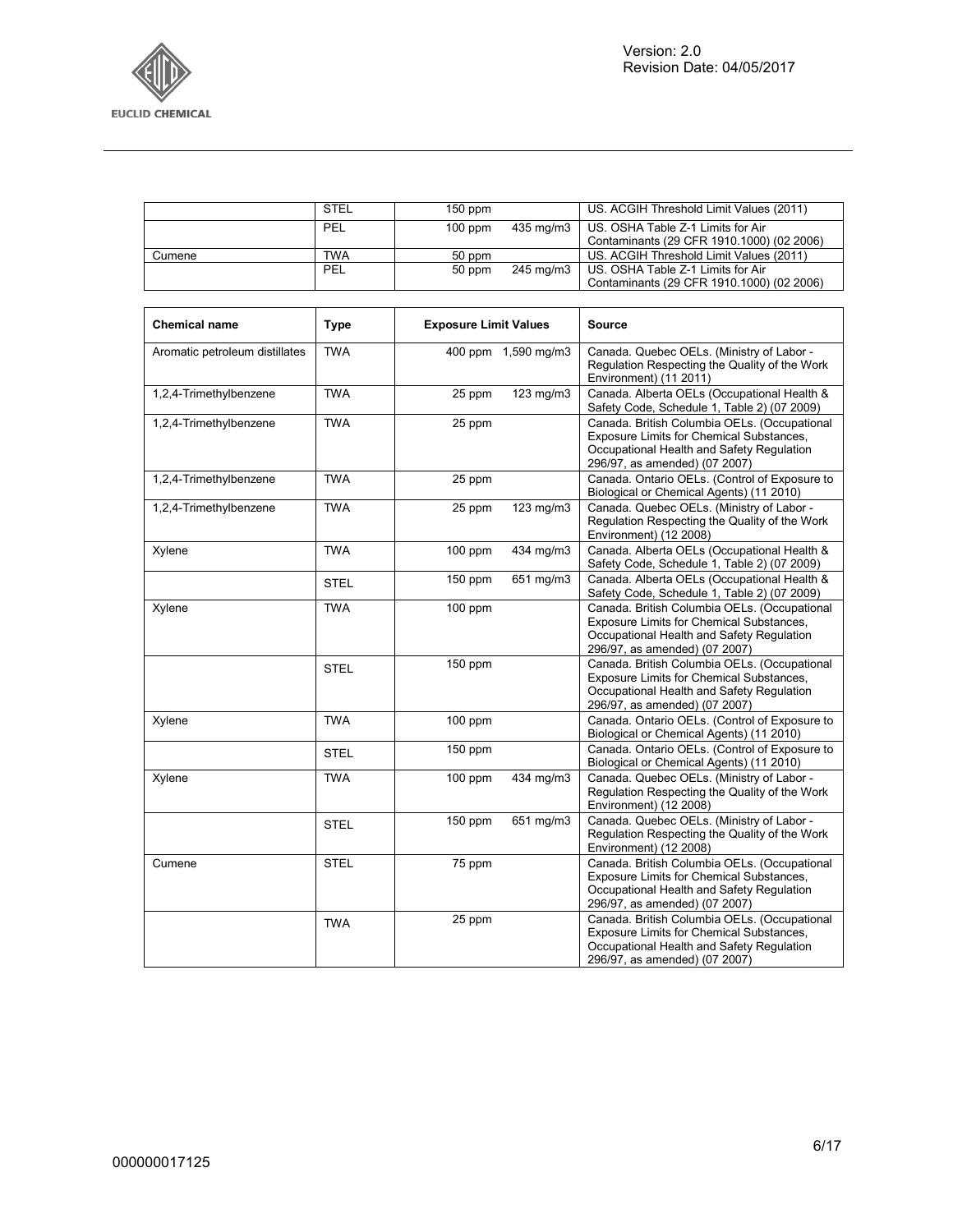

| Cumene | <b>TWA</b> | 50 ppm   |           | Canada. Ontario OELs. (Control of Exposure to<br>Biological or Chemical Agents) (11 2010)                            |
|--------|------------|----------|-----------|----------------------------------------------------------------------------------------------------------------------|
| Cumene | <b>TWA</b> | $50$ ppm | 246 ma/m3 | Canada. Quebec OELs. (Ministry of Labor -<br>Regulation Respecting the Quality of the Work<br>Environment) (12 2008) |

|                                                   | <b>Biological Limit Values</b>                                 |                                                                                                                                                                                                                                                                                                                                                                                                                                                                                                                         |                                                                                                                                                                                                                    |  |  |
|---------------------------------------------------|----------------------------------------------------------------|-------------------------------------------------------------------------------------------------------------------------------------------------------------------------------------------------------------------------------------------------------------------------------------------------------------------------------------------------------------------------------------------------------------------------------------------------------------------------------------------------------------------------|--------------------------------------------------------------------------------------------------------------------------------------------------------------------------------------------------------------------|--|--|
|                                                   | <b>Chemical Identity</b>                                       | <b>Exposure Limit Values</b>                                                                                                                                                                                                                                                                                                                                                                                                                                                                                            | <b>Source</b>                                                                                                                                                                                                      |  |  |
|                                                   | Acetone (acetone: Sampling<br>time: End of shift.)             | 25 mg/l (Urine)                                                                                                                                                                                                                                                                                                                                                                                                                                                                                                         | ACGIH BEI (03 2015)                                                                                                                                                                                                |  |  |
|                                                   | Xylene (Methylhippuric acids:<br>Sampling time: End of shift.) | 1.5 g/g (Creatinine in urine)                                                                                                                                                                                                                                                                                                                                                                                                                                                                                           | <b>ACGIH BEI (03 2013)</b>                                                                                                                                                                                         |  |  |
| <b>Appropriate Engineering</b><br><b>Controls</b> |                                                                | Individual protection measures, such as personal protective equipment                                                                                                                                                                                                                                                                                                                                                                                                                                                   | Observe good industrial hygiene practices. Observe occupational exposure<br>limits and minimize the risk of inhalation of vapors and mist. Mechanical<br>ventilation or local exhaust ventilation may be required. |  |  |
| <b>General information:</b>                       |                                                                | Use explosion-proof ventilation equipment. Good general ventilation<br>(typically 10 air changes per hour) should be used. Ventilation rates should<br>be matched to conditions. If applicable, use process enclosures, local<br>exhaust ventilation, or other engineering controls to maintain airborne levels<br>below recommended exposure limits. If exposure limits have not been<br>established, maintain airborne levels to an acceptable level. Provide easy<br>access to water supply and eye wash facilities. |                                                                                                                                                                                                                    |  |  |
|                                                   | <b>Eye/face protection:</b>                                    | Wear safety glasses with side shields (or goggles).                                                                                                                                                                                                                                                                                                                                                                                                                                                                     |                                                                                                                                                                                                                    |  |  |
| <b>Skin Protection</b><br><b>Hand Protection:</b> |                                                                | Use suitable protective gloves if risk of skin contact.                                                                                                                                                                                                                                                                                                                                                                                                                                                                 |                                                                                                                                                                                                                    |  |  |
|                                                   | Other:                                                         | Wear suitable protective clothing. Wear chemical-resistant gloves,<br>footwear, and protective clothing appropriate for the risk of exposure.<br>Contact health and safety professional or manufacturer for specific<br>information.                                                                                                                                                                                                                                                                                    |                                                                                                                                                                                                                    |  |  |
|                                                   | <b>Respiratory Protection:</b>                                 | In case of inadequate ventilation use suitable respirator. Seek advice from<br>local supervisor.                                                                                                                                                                                                                                                                                                                                                                                                                        |                                                                                                                                                                                                                    |  |  |
|                                                   | <b>Hygiene measures:</b>                                       | Observe good industrial hygiene practices. Wash hands before breaks and<br>immediately after handling the product. When using do not smoke. Wash<br>contaminated clothing before reuse. Avoid contact with skin.                                                                                                                                                                                                                                                                                                        |                                                                                                                                                                                                                    |  |  |

# **9. Physical and chemical properties**

#### **Appearance**

| <b>Physical state:</b> | liquid                 |
|------------------------|------------------------|
| Form:                  | liquid                 |
| Color:                 | Colorless              |
| Odor:                  | Mild petroleum/solvent |
| Odor threshold:        | No data available.     |
| pH:                    | No data available.     |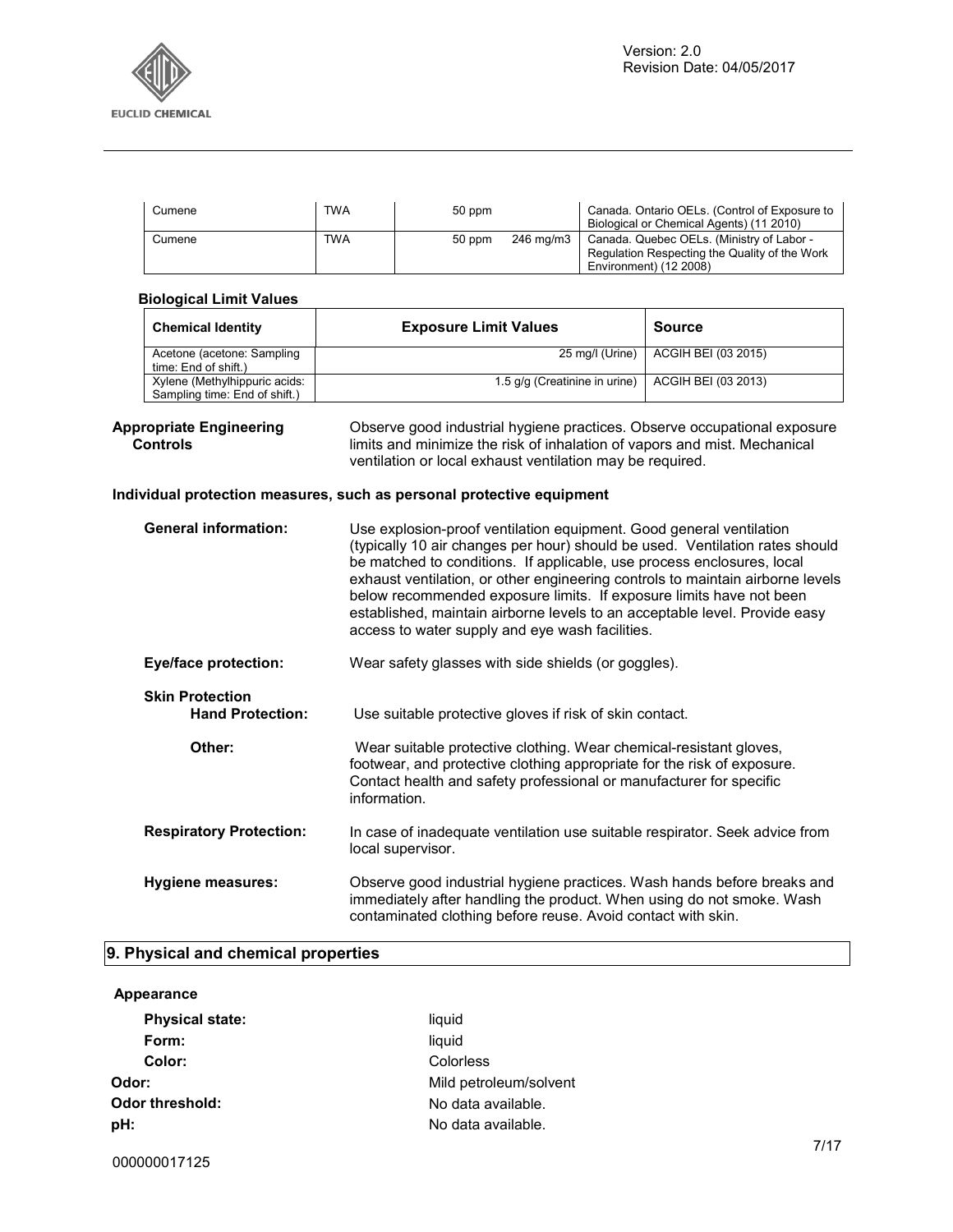

| Melting point/freezing point:                         | No data available.                                                                             |
|-------------------------------------------------------|------------------------------------------------------------------------------------------------|
| Initial boiling point and boiling range:              | $>$ 35 °C $>$ 95 °F                                                                            |
| <b>Flash Point:</b>                                   | 17 °C 63 °F(Closed Cup)                                                                        |
| <b>Evaporation rate:</b>                              | Slower than Ether                                                                              |
| Flammability (solid, gas):                            | No.                                                                                            |
| Upper/lower limit on flammability or explosive limits |                                                                                                |
| Flammability limit - upper (%):                       | No data available.                                                                             |
| Flammability limit - lower (%):                       | No data available.                                                                             |
| Explosive limit - upper (%):                          | No data available.                                                                             |
| Explosive limit - lower (%):                          | No data available.                                                                             |
| Vapor pressure:                                       | No data available.                                                                             |
| Vapor density:                                        | Vapors are heavier than air and may travel along the floor and<br>in the bottom of containers. |
| <b>Relative density:</b>                              | 1.052                                                                                          |
| Solubility(ies)                                       |                                                                                                |
| Solubility in water:                                  | Practically Insoluble                                                                          |
| Solubility (other):                                   | No data available.                                                                             |
| Partition coefficient (n-octanol/water):              | No data available.                                                                             |
| Auto-ignition temperature:                            | No data available.                                                                             |
| Decomposition temperature:                            | No data available.                                                                             |
| <b>Viscosity:</b>                                     | No data available.                                                                             |

# **10. Stability and reactivity**

| <b>Reactivity:</b>                                 | No data available.                                                                                              |
|----------------------------------------------------|-----------------------------------------------------------------------------------------------------------------|
| <b>Chemical Stability:</b>                         | Material is stable under normal conditions.                                                                     |
| <b>Possibility of hazardous</b><br>reactions:      | No data available.                                                                                              |
| Conditions to avoid:                               | Heat, sparks, flames.                                                                                           |
| <b>Incompatible Materials:</b>                     | Strong acids. Avoid contact with oxidizing agents (e.g. nitric acid, peroxides<br>and chromates). Strong bases. |
| <b>Hazardous Decomposition</b><br><b>Products:</b> | Thermal decomposition or combustion may liberate carbon oxides and<br>other toxic gases or vapors.              |
|                                                    |                                                                                                                 |

# **11. Toxicological information**

| Information on likely routes of exposure |                                                                                                  |
|------------------------------------------|--------------------------------------------------------------------------------------------------|
| Inhalation:                              | In high concentrations, vapors, fumes or mists may irritate nose, throat and<br>mucus membranes. |
| <b>Skin Contact:</b>                     | May be harmful in contact with skin. Causes skin irritation.                                     |
| Eye contact:                             | Eye contact is possible and should be avoided.                                                   |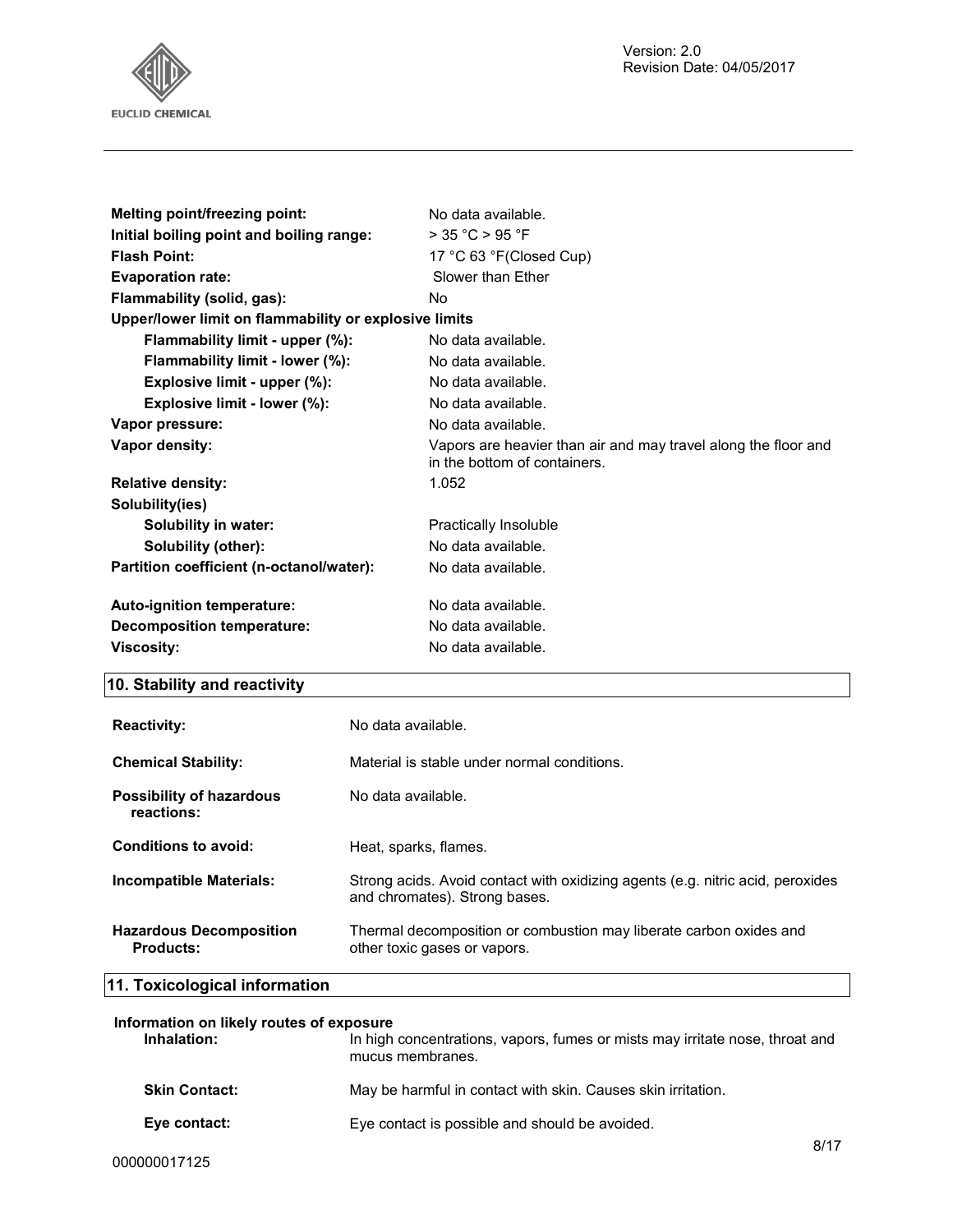

| Ingestion:                                                                   | May be ingested by accident. Ingestion may cause irritation and malaise. |  |
|------------------------------------------------------------------------------|--------------------------------------------------------------------------|--|
| Symptoms related to the physical, chemical and toxicological characteristics |                                                                          |  |
| Inhalation:                                                                  | No data available.                                                       |  |
| <b>Skin Contact:</b>                                                         | No data available.                                                       |  |
| Eye contact:                                                                 | No data available.                                                       |  |
| Ingestion:                                                                   | No data available.                                                       |  |
| Information on toxicological effects                                         |                                                                          |  |
| Acute toxicity (list all possible routes of exposure)                        |                                                                          |  |
| Oral<br>Product:                                                             | ATEmix: 85,904.35 mg/kg                                                  |  |
| Dermal<br>Product:                                                           | ATEmix: 2,771.3 mg/kg                                                    |  |
| <b>Inhalation</b><br><b>Product:</b>                                         | Not classified for acute toxicity based on available data.               |  |
| Specified substance(s):<br>1,2,4-Trimethylbenzene                            | LC 50 (Rat): 10,200 mg/m3                                                |  |
| Acetone                                                                      | LC 50 (Rat): 76 mg/l                                                     |  |
| <b>Repeated dose toxicity</b><br><b>Product:</b>                             | No data available.                                                       |  |
| <b>Skin Corrosion/Irritation</b><br>Product:                                 | No data available.                                                       |  |
| Specified substance(s):                                                      |                                                                          |  |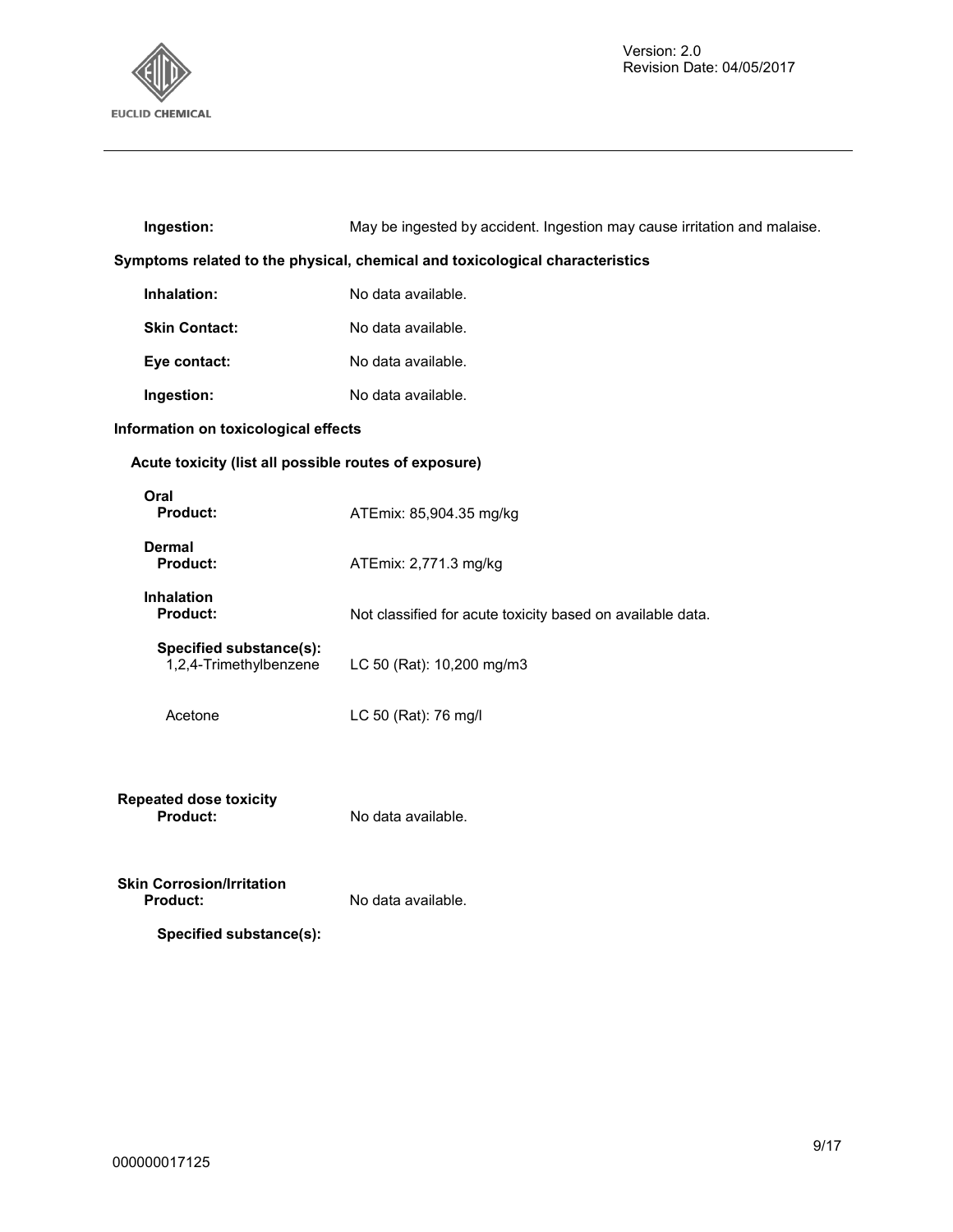

| Aromatic petroleum<br>distillates | in vivo (Rabbit): Irritating Experimental result, Key study                                                         |
|-----------------------------------|---------------------------------------------------------------------------------------------------------------------|
| 1,2,4-Trimethylbenzene            | in vivo (Rabbit): Irritating Read-across from supporting substance (structural<br>analogue or surrogate). Key study |
| Tert-Butyl Acetate                | in vivo (Rabbit): Not irritant Experimental result, Key study                                                       |
| Acetone                           | in vivo (Rabbit): Not irritant Experimental result, Supporting study                                                |
| Xylene                            | in vivo (Rabbit): Moderate irritant Experimental result, Weight of Evidence<br>study                                |
| Cumene                            | in vivo (Rabbit): Not irritant Experimental result, Key study                                                       |

#### **Serious Eye Damage/Eye Irritation**

| Product:<br>Specified substance(s): |                                   | No data available.                                   |
|-------------------------------------|-----------------------------------|------------------------------------------------------|
|                                     | Aromatic petroleum<br>distillates | Rabbit, 24 - 72 hrs: Not irritating                  |
|                                     | 1,2,4-Trimethylbenzene            | Rabbit, 30 min: Not irritating                       |
|                                     | Tert-Butyl Acetate                | Rabbit, 24 hrs: Not irritating                       |
|                                     | Acetone                           | Rabbit, 24 hrs: Minimum grade of severe eye irritant |
|                                     | Xylene                            | Rabbit, 24 hrs: Moderately irritating                |
|                                     | Cumene                            | Rabbit, 24 hrs: Not irritating                       |
|                                     |                                   |                                                      |

#### **Respiratory or Skin Sensitization**

| <b>Product:</b> | No data available. |
|-----------------|--------------------|
|                 |                    |

| Carcinogenicity |                                                |
|-----------------|------------------------------------------------|
| <b>Product:</b> | May cause cancer. Suspected of causing cancer. |

#### **IARC Monographs on the Evaluation of Carcinogenic Risks to Humans:**

Cumene Overall evaluation: Possibly carcinogenic to humans.

# **US. National Toxicology Program (NTP) Report on Carcinogens:**

Reasonably Anticipated to be a Human Carcinogen.

#### **US. OSHA Specifically Regulated Substances (29 CFR 1910.1001-1050):**  No carcinogenic components identified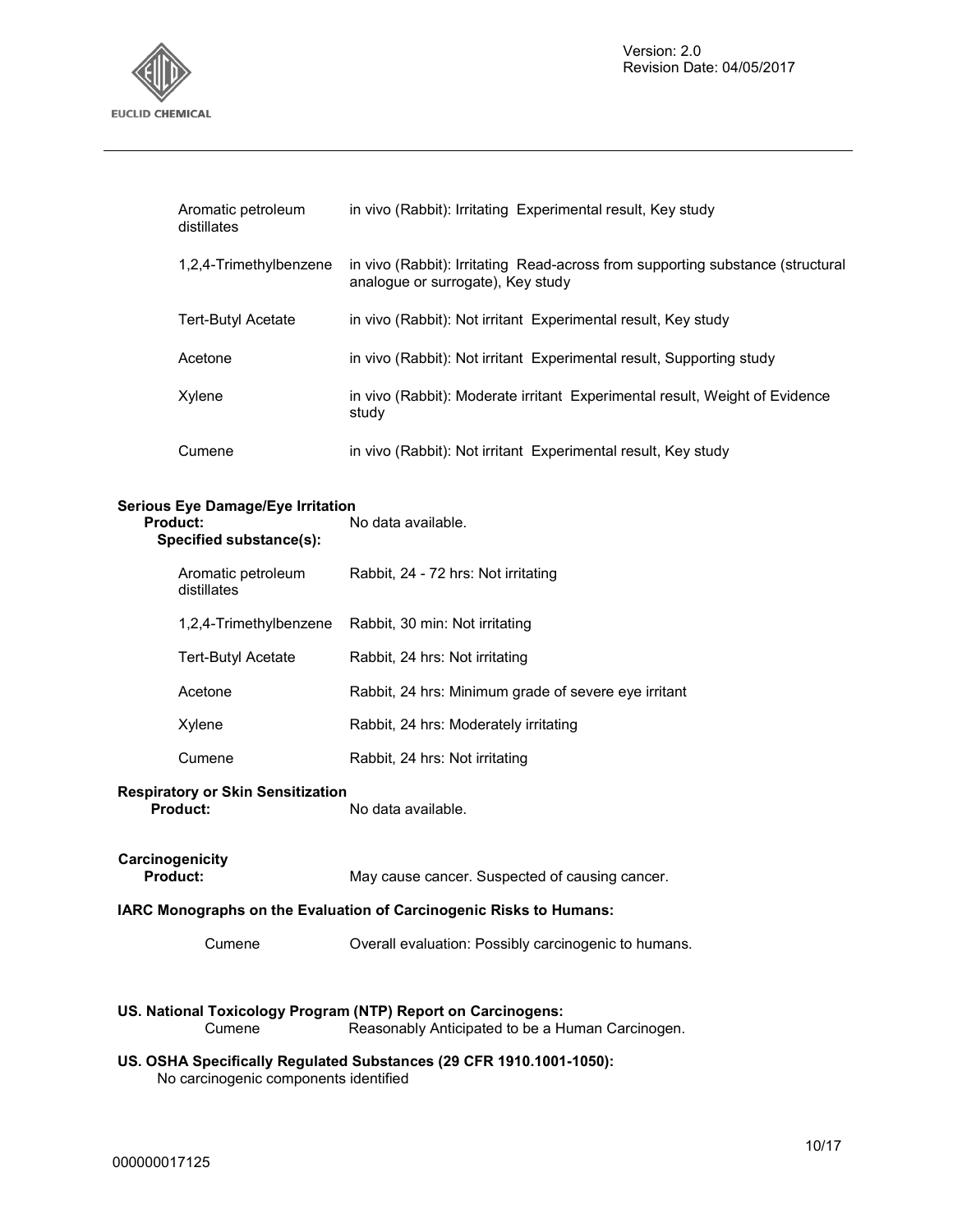

# **Germ Cell Mutagenicity**

| In vitro<br>Product:                                                  | No data available. |
|-----------------------------------------------------------------------|--------------------|
| In vivo<br>Product:                                                   | No data available. |
| <b>Reproductive toxicity</b><br>Product:                              | No data available. |
| Specific Target Organ Toxicity - Single Exposure<br>Product:          | No data available. |
| Specific Target Organ Toxicity - Repeated Exposure<br><b>Product:</b> | No data available. |
| Aspiration Hazard<br>Product:                                         | No data available. |
| Other effects:                                                        | No data available. |

# **12. Ecological information**

# **Ecotoxicity:**

# **Acute hazards to the aquatic environment:**

| Fish<br><b>Product:</b>                           | No data available.                                                                  |
|---------------------------------------------------|-------------------------------------------------------------------------------------|
| Specified substance(s):<br>1,2,4-Trimethylbenzene | LC 50 (Fathead minnow (Pimephales promelas), 96 h): 7.19 - 8.28 mg/l<br>Mortality   |
| <b>Tert-Butyl Acetate</b>                         | LC 50 (Fathead minnow (Pimephales promelas), 96 h): 296 - 362 mg/l<br>Mortality     |
| Acetone                                           | LC 50 (Fathead minnow (Pimephales promelas), 96 h): 5,490 - 7,030 mg/l<br>Mortality |
| Xylene                                            | LC 50 (Fathead minnow (Pimephales promelas), 96 h): 13.41 mg/l Mortality            |
| Cumene                                            | LC 50 (Fathead minnow (Pimephales promelas), 96 h): 6.04 - 6.61 mg/l<br>Mortality   |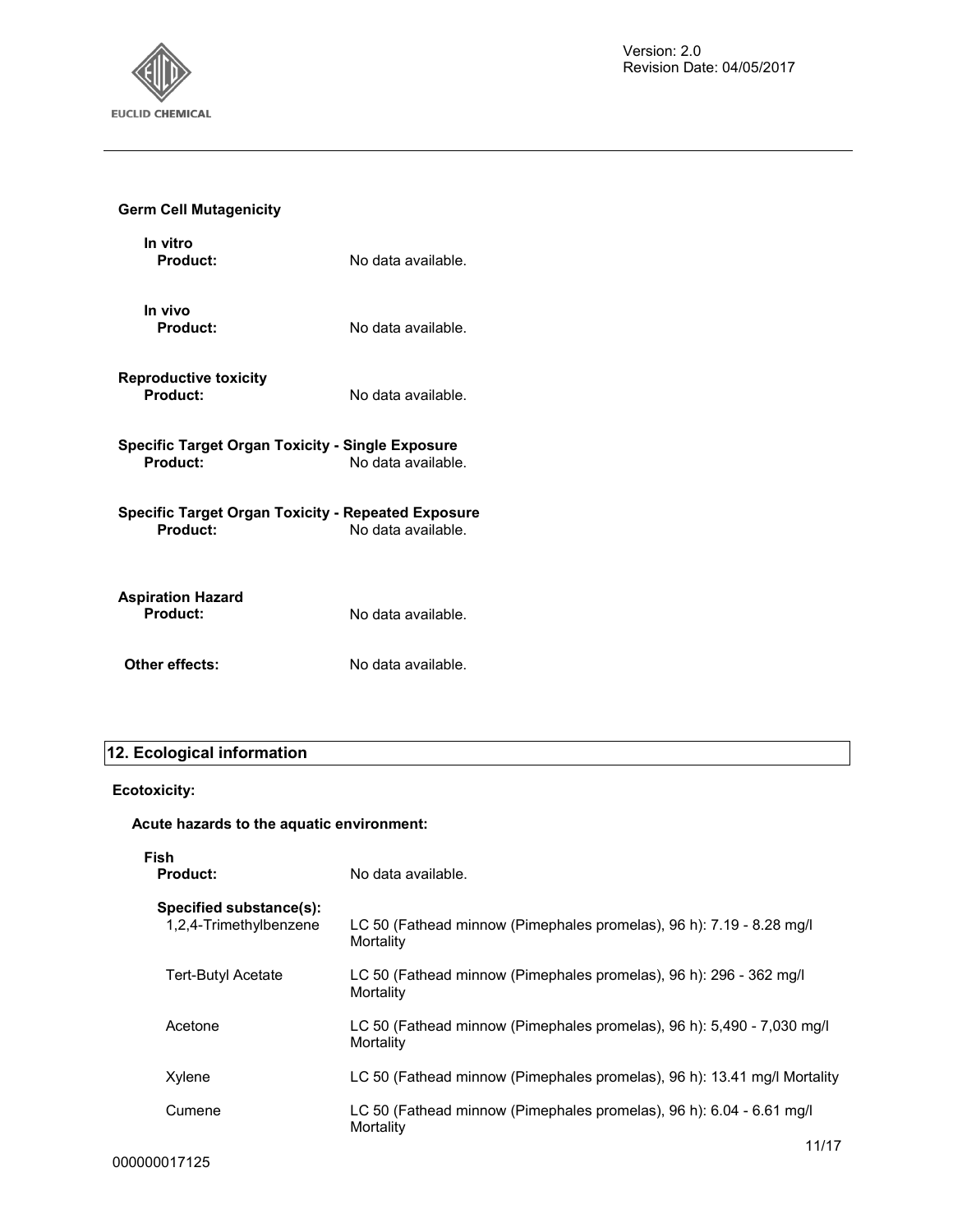

| <b>Aquatic Invertebrates</b><br><b>Product:</b>                                             | No data available.                                                                                                                                                                                                                                                                                                                                          |
|---------------------------------------------------------------------------------------------|-------------------------------------------------------------------------------------------------------------------------------------------------------------------------------------------------------------------------------------------------------------------------------------------------------------------------------------------------------------|
| Specified substance(s):<br>Acetone                                                          | LC 50 (Water flea (Daphnia magna), 24 h): 10 mg/l Mortality<br>EC 50 (Water flea (Daphnia magna), 48 h): 21,600 - 23,900 mg/l Intoxication<br>LC 50 (Scud (Gammarus fasciatus), 96 h): > 100 mg/l Mortality<br>LC 50 (Asiatic clam (Corbicula manilensis), 96 h): > 20,000 mg/l Mortality<br>LC 50 (Water flea (Daphnia magna), 96 h): > 100 mg/l Mortality |
| Cumene                                                                                      | LC 50 (Water flea (Daphnia magna), 48 h): 7.9 - 45.1 mg/l Mortality                                                                                                                                                                                                                                                                                         |
| Chronic hazards to the aquatic environment:                                                 |                                                                                                                                                                                                                                                                                                                                                             |
| Fish<br>Product:                                                                            | No data available.                                                                                                                                                                                                                                                                                                                                          |
| <b>Aquatic Invertebrates</b><br>Product:                                                    | No data available.                                                                                                                                                                                                                                                                                                                                          |
| <b>Toxicity to Aquatic Plants</b><br><b>Product:</b>                                        | No data available.                                                                                                                                                                                                                                                                                                                                          |
| <b>Persistence and Degradability</b>                                                        |                                                                                                                                                                                                                                                                                                                                                             |
| <b>Biodegradation</b><br>Product:                                                           | No data available.                                                                                                                                                                                                                                                                                                                                          |
| <b>BOD/COD Ratio</b><br><b>Product:</b>                                                     | No data available.                                                                                                                                                                                                                                                                                                                                          |
| <b>Bioaccumulative potential</b><br><b>Bioconcentration Factor (BCF)</b><br><b>Product:</b> | No data available.                                                                                                                                                                                                                                                                                                                                          |
| Partition Coefficient n-octanol / water (log Kow)<br><b>Product:</b>                        | No data available.                                                                                                                                                                                                                                                                                                                                          |
| Specified substance(s):<br><b>Tert-Butyl Acetate</b>                                        | Log Kow: 1.76                                                                                                                                                                                                                                                                                                                                               |
| Acetone                                                                                     | Log Kow: -0.24                                                                                                                                                                                                                                                                                                                                              |
| Xylene                                                                                      | Log Kow: 3.12 - 3.20                                                                                                                                                                                                                                                                                                                                        |
| Cumene                                                                                      | Log Kow: 3.66                                                                                                                                                                                                                                                                                                                                               |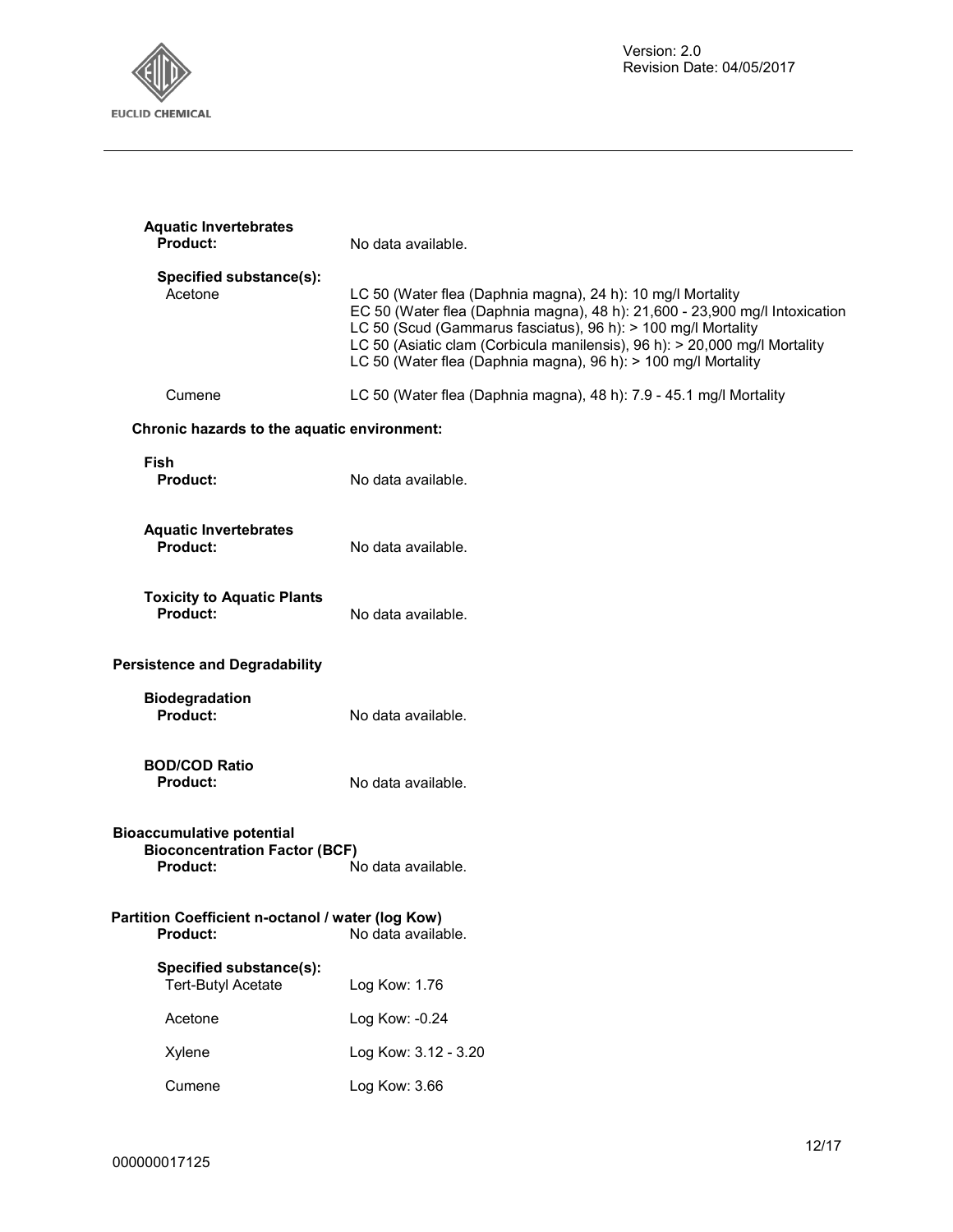

| <b>Mobility in soil:</b>       | No data available.                                                                                                                                                            |
|--------------------------------|-------------------------------------------------------------------------------------------------------------------------------------------------------------------------------|
| Other adverse effects:         | Harmful to aquatic organisms.                                                                                                                                                 |
| 13. Disposal considerations    |                                                                                                                                                                               |
| <b>Disposal instructions:</b>  | Dispose of waste at an appropriate treatment and disposal facility in<br>accordance with applicable laws and regulations, and product<br>characteristics at time of disposal. |
| <b>Contaminated Packaging:</b> | No data available.                                                                                                                                                            |
| 14. Transport information      |                                                                                                                                                                               |

#### **TDG:**

UN1866, RESIN SOLUTION, 3, PG II

#### **CFR / DOT:**

UN1866, Resin solution, 3, PG II

#### **IMDG:**

UN1866, RESIN SOLUTION, 3, PG II

#### **Further Information:**

The above shipping description may not be accurate for all container sizes and all modes of transportation. Please refer to Bill of Lading.

#### **15. Regulatory information**

#### **US Federal Regulations**

#### **TSCA Section 12(b) Export Notification (40 CFR 707, Subpt. D)**

None present or none present in regulated quantities.

#### **US. OSHA Specifically Regulated Substances (29 CFR 1910.1001-1050)**

None present or none present in regulated quantities.

#### **CERCLA Hazardous Substance List (40 CFR 302.4):**

| <b>Chemical Identity</b>  | <b>Reportable quantity</b> |
|---------------------------|----------------------------|
| Dimethyl carbonate        | 100 lbs.                   |
| <b>Tert-Butyl Acetate</b> | 5000 lbs.                  |
| Acetone                   | 5000 lbs.                  |
| Xylene                    | 100 lbs.                   |
| Cumene                    | 5000 lbs.                  |
| Methanol                  | 5000 lbs.                  |
| <b>Tert-Butyl Alcohol</b> | 100 lbs.                   |

#### **Superfund Amendments and Reauthorization Act of 1986 (SARA)**

**Hazard categories**  Fire Hazard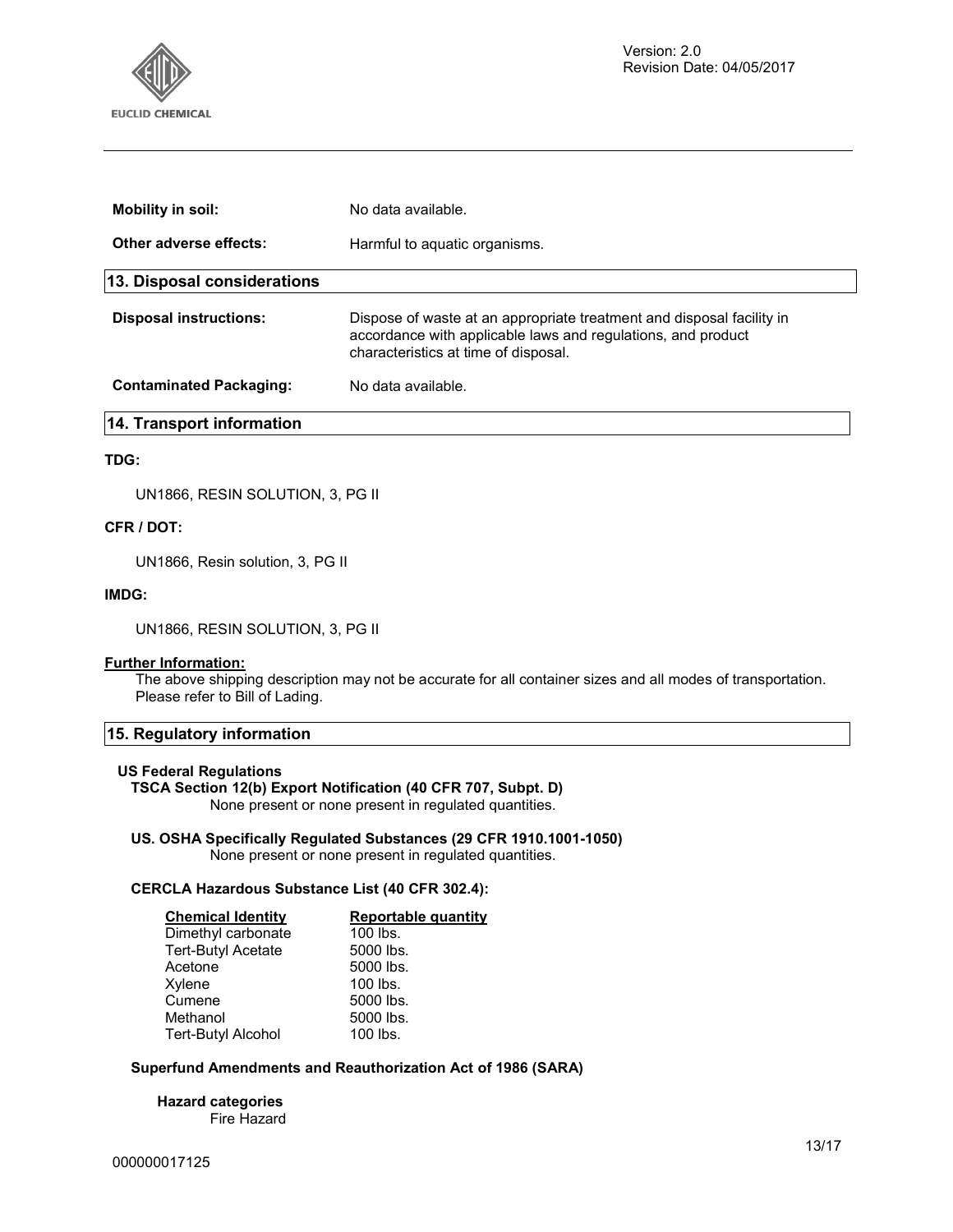

Immediate (Acute) Health Hazards Delayed (Chronic) Health Hazard

#### **SARA 302 Extremely Hazardous Substance**

None present or none present in regulated quantities.

#### **SARA 304 Emergency Release Notification**

| <b>Chemical Identity</b>  | <b>Reportable quantity</b> |
|---------------------------|----------------------------|
| Dimethyl carbonate        | 100 lbs.                   |
| <b>Tert-Butyl Acetate</b> | 5000 lbs.                  |
| Acetone                   | 5000 lbs.                  |
| Xylene                    | 100 lbs.                   |
| Cumene                    | 5000 lbs.                  |
| Methanol                  | 5000 lbs.                  |
| <b>Tert-Butyl Alcohol</b> | 100 lbs.                   |

#### **SARA 311/312 Hazardous Chemical**

| <b>Chemical Identity</b>  | <b>Threshold Planning Quantity</b> |
|---------------------------|------------------------------------|
| Aromatic petroleum        | 10000 lbs                          |
| distillates               |                                    |
| 1,2,4-Trimethylbenzene    | 10000 lbs                          |
| <b>Tert-Butyl Acetate</b> | 10000 lbs                          |
| Acetone                   | 10000 lbs                          |
| Xylene                    | 10000 lbs                          |
| Cumene                    | 10000 lbs                          |
|                           |                                    |

#### **SARA 313 (TRI Reporting)**

**Chemical Identity**

1,2,4-Trimethylbenzene

#### **Clean Air Act (CAA) Section 112(r) Accidental Release Prevention (40 CFR 68.130)**  None present or none present in regulated quantities.

#### **Clean Water Act Section 311 Hazardous Substances (40 CFR 117.3)**

| <b>Chemical Identity</b> | Reportable quantity       |
|--------------------------|---------------------------|
| Xylene                   | Reportable quantity: Ibs. |

#### **US State Regulations**

#### **US. California Proposition 65**

This product contains chemical(s) known to the State of California to cause cancer and/or to cause birth defects or other reproductive harm.

| Cumene   | Carcinogenic. 09 2011        |
|----------|------------------------------|
| Methanol | Developmental toxin. 03 2012 |

#### **US. New Jersey Worker and Community Right-to-Know Act**

### **Chemical Identity**

Dimethyl carbonate Aromatic petroleum distillates 1,2,4-Trimethylbenzene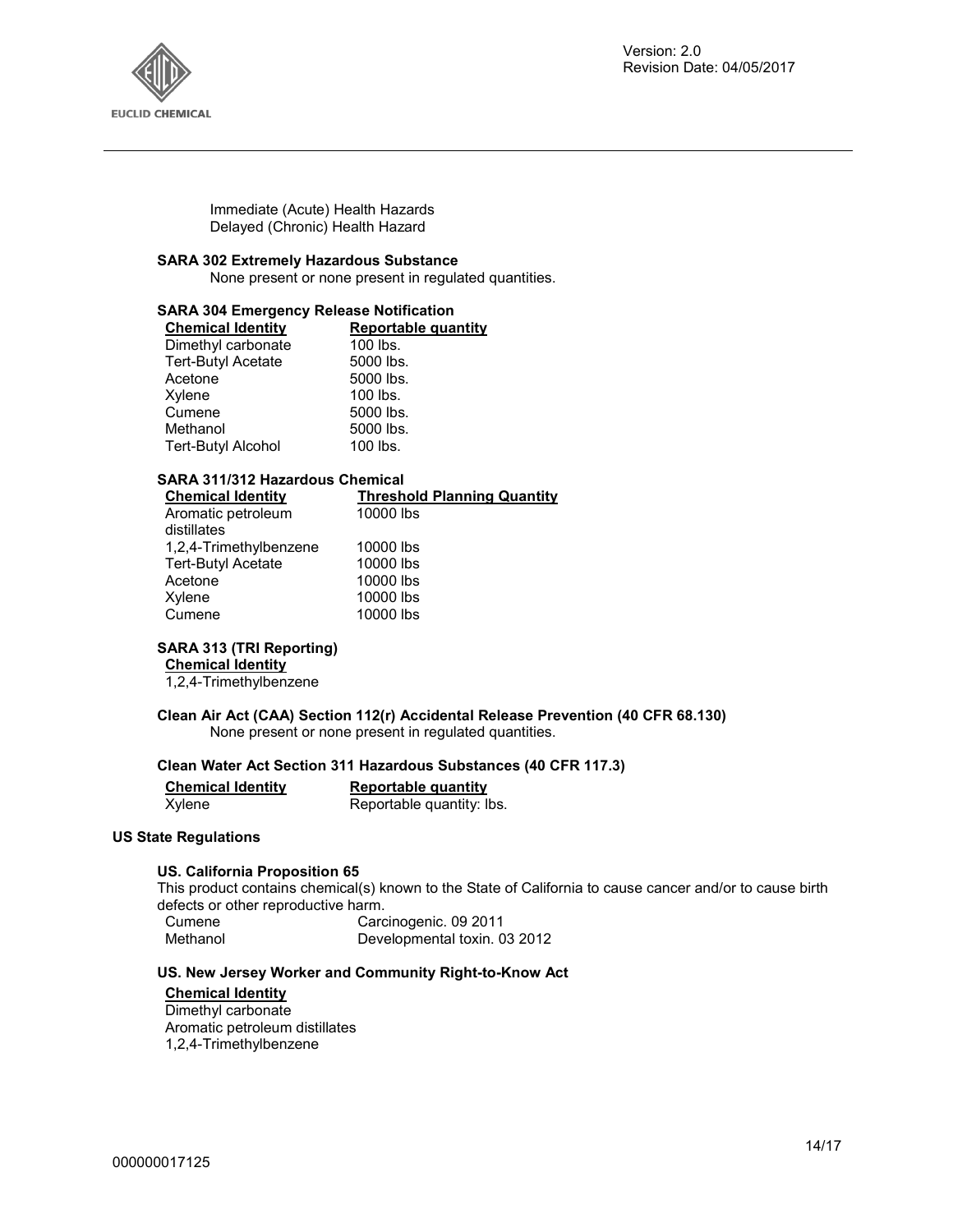

#### **US. Massachusetts RTK - Substance List**

#### **Chemical Identity**

Dimethyl carbonate Aromatic petroleum distillates 1,2,4-Trimethylbenzene

#### **US. Pennsylvania RTK - Hazardous Substances**

**Chemical Identity** Dimethyl carbonate Aromatic petroleum distillates 1,2,4-Trimethylbenzene

#### **US. Rhode Island RTK**

#### **Chemical Identity**

Aromatic petroleum distillates 1,2,4-Trimethylbenzene

#### **International regulations**

#### **Montreal protocol**

not applicable

#### **Stockholm convention**

not applicable

#### **Rotterdam convention**

not applicable

#### **Kyoto protocol**

not applicable

#### **VOC:**

| Regulatory VOC (less water and<br>exempt solvent) | $\therefore$ 335 g/l |
|---------------------------------------------------|----------------------|
| VOC Method 310                                    | $: 12.00 \%$         |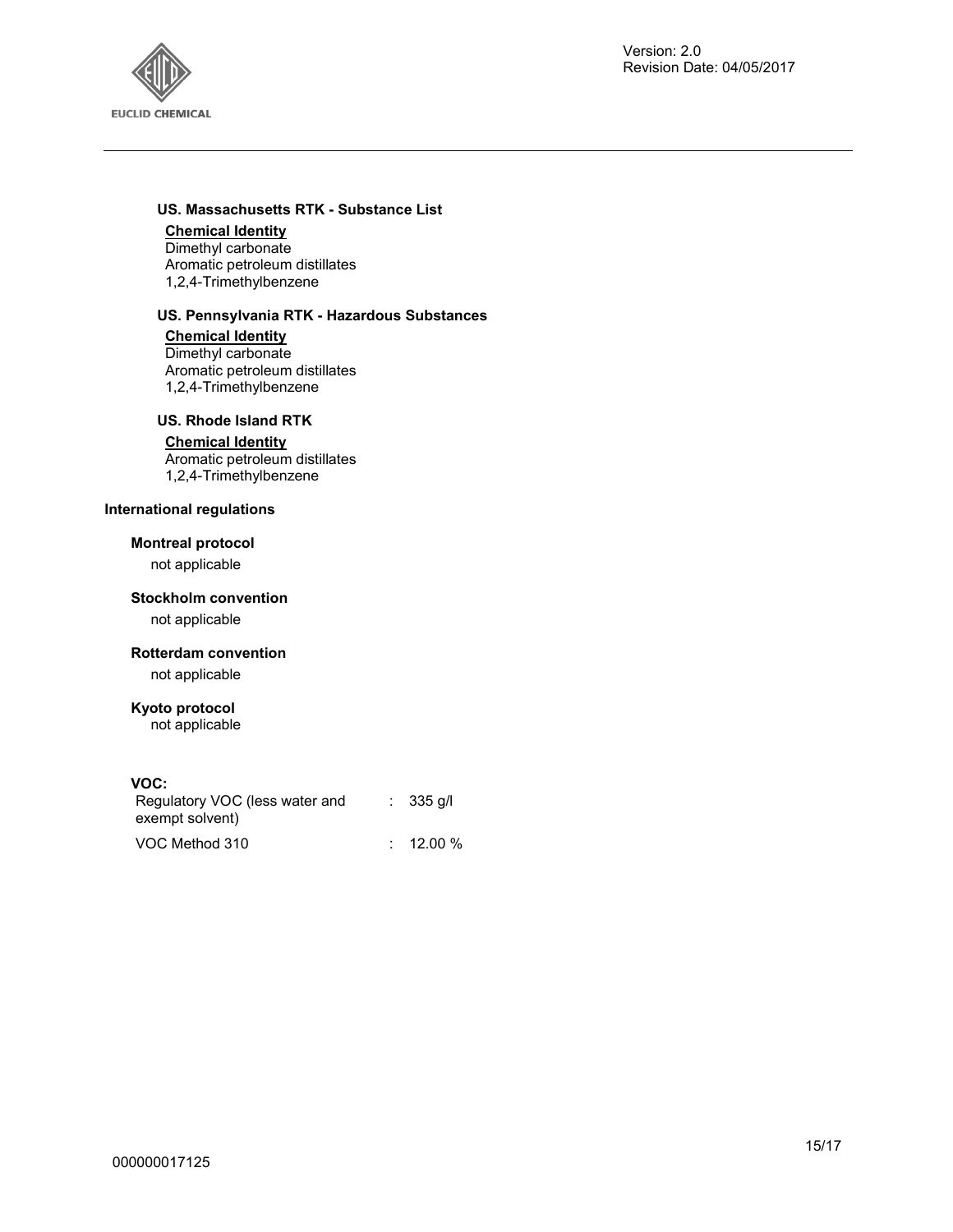

| <b>Inventory Status:</b><br>Australia AICS: | One or more components in this product are                                                |
|---------------------------------------------|-------------------------------------------------------------------------------------------|
|                                             | not listed on or exempt from the Inventory.                                               |
| Canada DSL Inventory List:                  | All components in this product are listed on or<br>exempt from the Inventory.             |
| EINECS, ELINCS or NLP:                      | One or more components in this product are<br>not listed on or exempt from the Inventory. |
| Japan (ENCS) List:                          | One or more components in this product are<br>not listed on or exempt from the Inventory. |
| China Inv. Existing Chemical Substances:    | One or more components in this product are<br>not listed on or exempt from the Inventory. |
| Korea Existing Chemicals Inv. (KECI):       | One or more components in this product are<br>not listed on or exempt from the Inventory. |
| Canada NDSL Inventory:                      | One or more components in this product are<br>not listed on or exempt from the Inventory. |
| Philippines PICCS:                          | One or more components in this product are<br>not listed on or exempt from the Inventory. |
| US TSCA Inventory:                          | All components in this product are listed on or<br>exempt from the Inventory.             |
| New Zealand Inventory of Chemicals:         | One or more components in this product are<br>not listed on or exempt from the Inventory. |
| Japan ISHL Listing:                         | One or more components in this product are<br>not listed on or exempt from the Inventory. |
| Japan Pharmacopoeia Listing:                | One or more components in this product are<br>not listed on or exempt from the Inventory. |

# **16.Other information, including date of preparation or last revision**

| <b>Revision Date:</b>       | 04/05/2017         |
|-----------------------------|--------------------|
| Version #:                  | 20                 |
| <b>Further Information:</b> | No data available. |